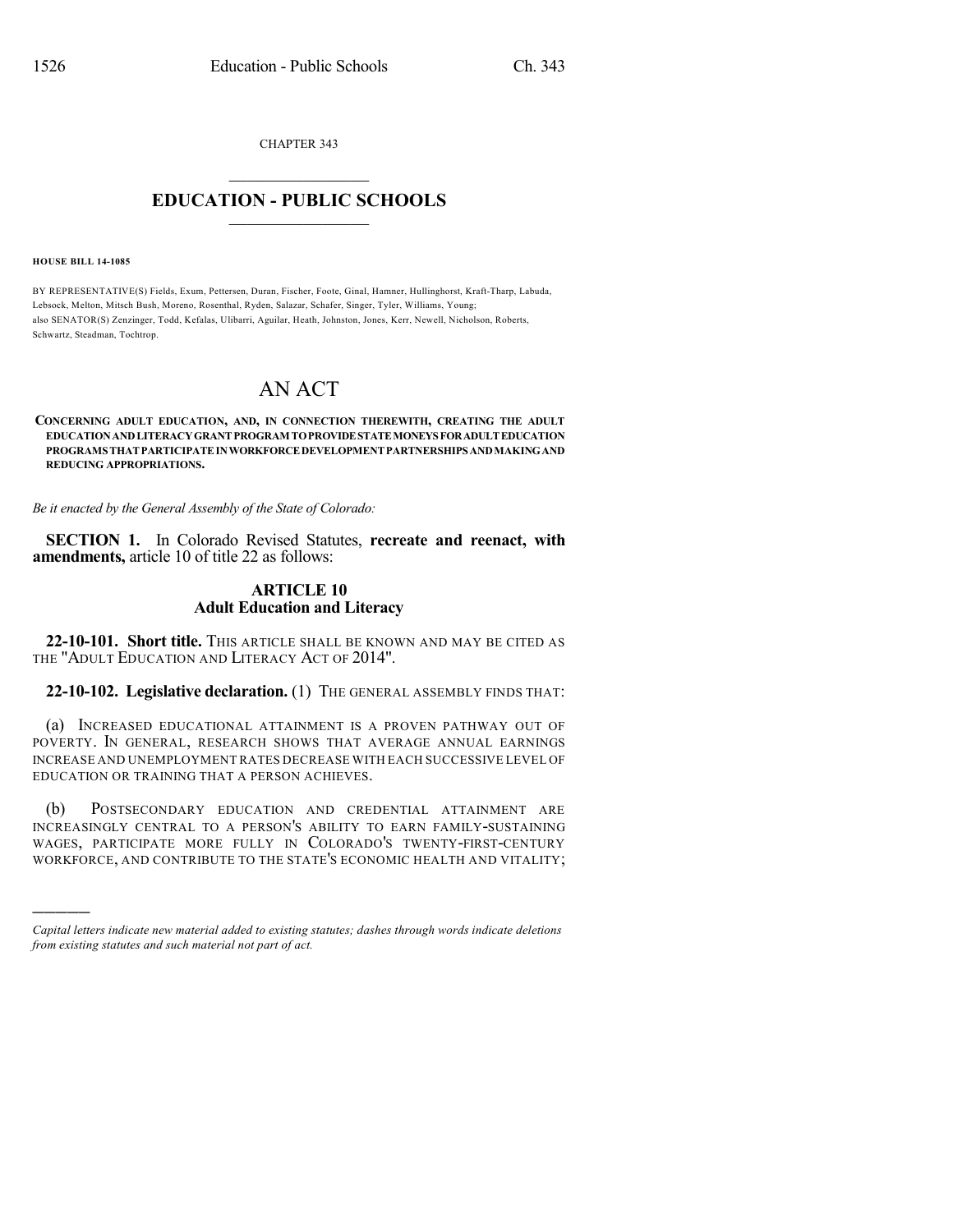(c) BOTH NATIONALLY AND IN COLORADO,PROJECTIONS INDICATE THAT BY 2025, TWO-THIRDS OF ALL JOBS WILL REQUIRE SOME LEVEL OF POSTSECONDARY EDUCATION OR TECHNICAL SKILL TRAINING;

(d) COLORADO HAS A SUBSTANTIAL "MIDDLE-SKILL GAP" IN ITS WORKFORCE. MIDDLE-SKILL JOBS REQUIRE SOME POSTSECONDARY EDUCATION OR TRAINING BUT LESS THAN A FOUR-YEAR DEGREE. THESE POSITIONS MAKE UP APPROXIMATELY FORTY-SEVEN PERCENT OF THE STATE'S JOBS, BUT ONLY THIRTY-SIX PERCENT OF COLORADO WORKERS HAVE THE TRAINING NECESSARY TO FILL THEM.

(e) BEFORE COLORADO CAN MEET ITS WORKFORCE, EDUCATIONAL ATTAINMENT, AND POVERTY-REDUCTION GOALS, THE STATE MUST ADDRESS THE NEED FOR ADULT EDUCATION.ASIGNIFICANT PERCENTAGE OFTHE STATE'S WORKING-AGE POPULATION LACKS A HIGH SCHOOL DIPLOMA OR ITS EQUIVALENT. MANY OF THESE INDIVIDUALS DO NOT HAVE BASIC LITERACY OR NUMERACY SKILLS AND ARE UNPREPARED FOR PARTICIPATION IN POSTSECONDARY EDUCATION AND FOR PARTICIPATION IN THE TWENTY-FIRST-CENTURY WORKFORCE.

(f) EFFECTIVELY ADDRESSING THE NEED FOR ADULT EDUCATION REQUIRES THE APPROPRIATION OF STATE MONEYS TO FUND ADULT EDUCATION AND LITERACY PROGRAMS THAT PARTICIPATE IN WORKFORCE DEVELOPMENT PARTNERSHIPS. ALTHOUGH THERE ARE SEVERAL POSTSECONDARY PROGRAMS THAT FOCUS ON WORKFORCE DEVELOPMENT AND SKILLS ACQUISITION,THESE PROGRAMS TYPICALLY ASSUME THAT PARTICIPANTS ARE OR HAVE BEEN IN THE WORKFORCE IN SOME CAPACITY AND HAVE ALREADY ATTAINED A BASE LEVEL OF LITERACY AND NUMERACY. ADULT EDUCATION AND LITERACY PROGRAMS, HOWEVER, ARE TYPICALLY DESIGNED FOR ADULTS WHO HAVE BEEN UNABLE TO ENTER THE WORKFORCE IN A MEANINGFUL CAPACITY DUE TO A LACK OF BASIC LITERACY AND NUMERACY SKILLS.

(g) IN RETURN FOR STATE INVESTMENT IN ADULT EDUCATION AND LITERACY PROGRAMS,THESE PROGRAMS MUST REFOCUS THEIR MISSION TO ENSURE THAT MORE LOW-SKILLED, LOW-INCOME ADULTS NOT ONLY ATTAIN THE BASIC LITERACY AND NUMERACY SKILLS THAT THEY LACK, BUT THAT THEY MOVE AS QUICKLY AS POSSIBLE FROM SKILL ACQUISITION TO POSTSECONDARY CREDENTIAL ATTAINMENT TO EMPLOYMENT; AND

(h) SUCCESSFULLY REFOCUSING THE MISSION OF ADULT EDUCATION AND LITERACY PROGRAMS REQUIRES THE ACTIVE COLLABORATION AND COORDINATION OF A VARIETY OF STATE AGENCIES AND ORGANIZATIONS THAT ARE INVOLVED IN ADULT EDUCATION AND LITERACY, POSTSECONDARY EDUCATION, TRAINING AND CREDENTIAL ATTAINMENT,WORKFORCE DEVELOPMENT,ECONOMIC DEVELOPMENT, AND HUMAN SERVICES.

(2) THE GENERAL ASSEMBLY FINDS, THEREFORE, THAT IT IS IN THE BEST INTERESTS OFTHE STATE TO ESTABLISH AN ADULT EDUCATION AND LITERACY GRANT PROGRAM TO PROVIDE STATE FUNDING FOR PUBLIC AND PRIVATE NONPROFIT ADULT EDUCATION AND LITERACY PROGRAMS. INVESTING IN THESE PROGRAMS WILL ENABLE THEM TO SERVE A LARGER SHARE OF THE STATE'S ELIGIBLE ADULT POPULATION AND ENSURE THAT MORE ADULTS CAN REACH AND COMPLETE THE NEXT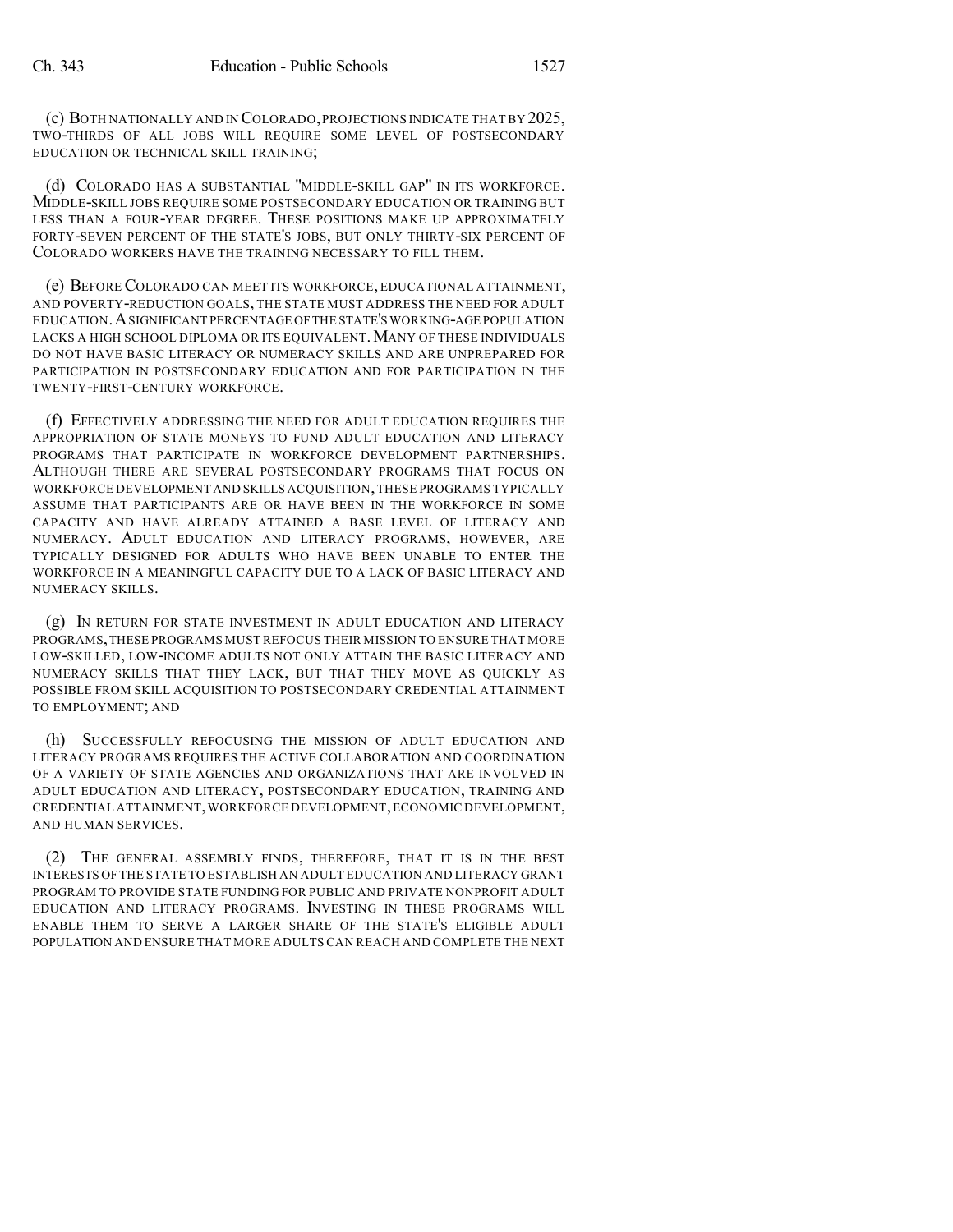LEVEL OF EDUCATION AND TRAINING, THEREBY LEADING TO BETTER EMPLOYMENT OUTCOMES THAT ENABLE MORE LOW-INCOME, LOW-LITERACY ADULTS TO ULTIMATELY ACHIEVE ECONOMIC SELF-SUFFICIENCY.

**22-10-103. Definitions.** AS USED IN THIS ARTICLE, UNLESS THE CONTEXT OTHERWISE REQUIRES:

(1) "ADULT EDUCATION AND LITERACY PROGRAMS" MEANS PROGRAMS THAT PROVIDE ADULT BASIC EDUCATION, ADULT EDUCATION LEADING TO A HIGH SCHOOL EQUIVALENCY CREDENTIAL, ENGLISH AS A SECOND LANGUAGE INSTRUCTION, OR INTEGRATED BASIC EDUCATION AND SKILLS TRAINING.

(2) "DEPARTMENT" MEANS THE DEPARTMENT OF EDUCATION CREATED AND EXISTING PURSUANT TO SECTION 24-1-115, C.R.S.

(3) "ELIGIBLE ADULT" MEANS A PERSON WHO:

(a) IS AT LEAST SEVENTEEN YEARS OF AGE;

(b) IS NOT ENROLLED IN A PUBLIC OR PRIVATE SECONDARY SCHOOL; AND

(c) (I) LACKS A HIGH SCHOOL DIPLOMA OR ITS EQUIVALENT; OR

(II) IS IN NEED OF ENGLISH LANGUAGE INSTRUCTION; OR

(III) LACKS SUFFICIENT MASTERY OF THE BASIC LITERACY AND NUMERACY SKILLS NECESSARY TO ENABLE THE PERSON TO FUNCTION EFFECTIVELY IN THE WORKPLACE.

(4) "ENGLISH LANGUAGE INSTRUCTION" MEANS INSTRUCTION THAT IS DESIGNED TO ASSIST A PERSON WITH LIMITED ENGLISH PROFICIENCY TO ACHIEVE COMPETENCE IN THE ENGLISH LANGUAGE, THUS ALLOWING THE PERSON TO UNDERSTAND AND NAVIGATE GOVERNMENTAL, EDUCATIONAL, AND WORKPLACE SYSTEMS.

(5) "GRANT PROGRAM" MEANS THE ADULT EDUCATION AND LITERACY GRANT PROGRAM CREATED IN SECTION 22-10-104.

(6) "LITERACY"MEANS A PERSON'S ABILITY TO READ,WRITE, AND SPEAK ENGLISH AT LEVELS OF PROFICIENCY THAT ARE NECESSARY TO FUNCTION ON THE JOB AND IN SOCIETY, ACHIEVE THE PERSON'S GOALS, AND DEVELOP THE PERSON'S KNOWLEDGE AND POTENTIAL.

(7) "LOCAL EDUCATION PROVIDER"MEANS ONE OFTHE FOLLOWINGENTITIES THAT THE DEPARTMENT RECOGNIZES AS PROVIDING APPROPRIATE AND EFFECTIVE ADULT EDUCATION AND LITERACY PROGRAMS:

(a) A SECONDARY OR POSTSECONDARY, PUBLIC OR PRIVATE, NONPROFIT EDUCATIONAL ENTITY, INCLUDING BUT NOT LIMITED TO A SCHOOL DISTRICT, CHARTER SCHOOL, BOARD OF COOPERATIVE SERVICES, STATE INSTITUTION OF HIGHER EDUCATION, JUNIOR COLLEGE, AND AREA VOCATIONAL SCHOOL;

(b) A COMMUNITY-BASED, NONPROFIT AGENCY OR ORGANIZATION;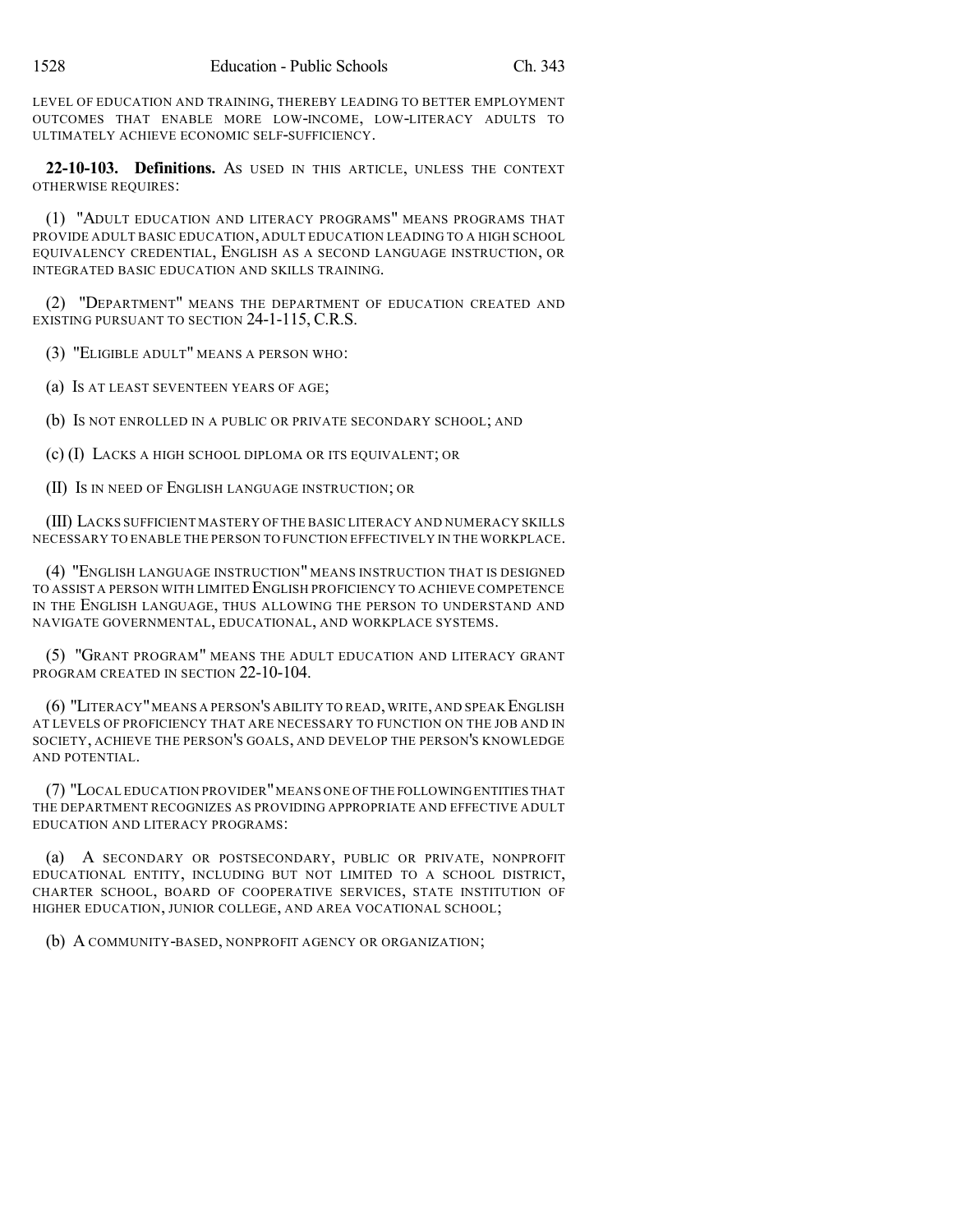(c) A LIBRARY;

(d) A LITERACY COUNCIL OR OTHER LITERACY INSTITUTE;

(e) A BUSINESS OR BUSINESS ASSOCIATION THAT PROVIDES ADULT EDUCATION AND LITERACY PROGRAMS EITHER ON-SITE OR OFF-SITE;

(f) A VOLUNTEER LITERACY ORGANIZATION;

(g) A WORK FORCE BOARD, AS DEFINED IN SECTION 8-83-203, C.R.S., THAT OVERSEES A WORK FORCE INVESTMENT PROGRAM DESCRIBED IN THE "COLORADO WORK FORCE INVESTMENT ACT", PART 2 OF ARTICLE 83 OF TITLE 8, C.R.S.;

(h) A ONE-STOP PARTNER, AS DESCRIBED IN SECTION 8-83-216, C.R.S., UNDER THE "COLORADO WORK FORCE INVESTMENT ACT", PART 2 OF ARTICLE 83 OF TITLE 8, C.R.S.; OR

(i) A CONSORTIA OF ENTITIES DESCRIBED IN THIS SUBSECTION (7).

(8) "NUMERACY" MEANS A PERSON'S ABILITY TO COMPUTE AND SOLVE MATHEMATICAL PROBLEMS AT LEVELS OF PROFICIENCY THAT ARE NECESSARY TO FUNCTION ON THE JOB AND IN SOCIETY,ACHIEVE THE PERSON'S GOALS,AND DEVELOP THE PERSON'S KNOWLEDGE AND POTENTIAL.

(9) "OFFICE" MEANS THE OFFICE WITHIN THE DEPARTMENT THAT IS RESPONSIBLE FOR ADULT EDUCATION.

(10) "STATE BOARD" MEANS THE STATE BOARD OF EDUCATION CREATED IN SECTION 1 OF ARTICLE IX OF THE STATE CONSTITUTION.

(11) (a) "WORKFORCE DEVELOPMENT PARTNERSHIP" MEANS A COLLABORATION THAT ASSISTS ADULTS IN ATTAINING BASIC LITERACY AND NUMERACY SKILLS LEADING TO ADDITIONAL SKILL ACQUISITION, POSTSECONDARY CREDENTIALS, AND EMPLOYMENT. AT A MINIMUM, A WORKFORCE DEVELOPMENT PARTNERSHIP MUST INCLUDE AT LEAST ONE LOCAL EDUCATION PROVIDER, AT LEAST ONE POSTSECONDARY EDUCATION OR TRAINING PROVIDER, AND AT LEAST ONE WORKFORCE DEVELOPMENT PROVIDER.

(b) FOR PURPOSES OF THIS SUBSECTION (11), A POSTSECONDARY EDUCATION OR TRAINING PROVIDER INCLUDES, BUT NEED NOT BE LIMITED TO:

(I) A STATE INSTITUTION OF HIGHER EDUCATION, JUNIOR COLLEGE, OR AREA VOCATIONAL SCHOOL;

(II) AN APPRENTICESHIP PROGRAM;

(III) AN ENTITY THAT PROVIDES ACCELERATED EDUCATION AND SKILLS TRAINING CERTIFICATE PROGRAMS CREATED PURSUANT TO PART 9 OF ARTICLE 60 OF TITLE 23,C.R.S.;

(IV) AN ENTITY THAT OPERATES PROGRAMS THROUGH THE MANUFACTURING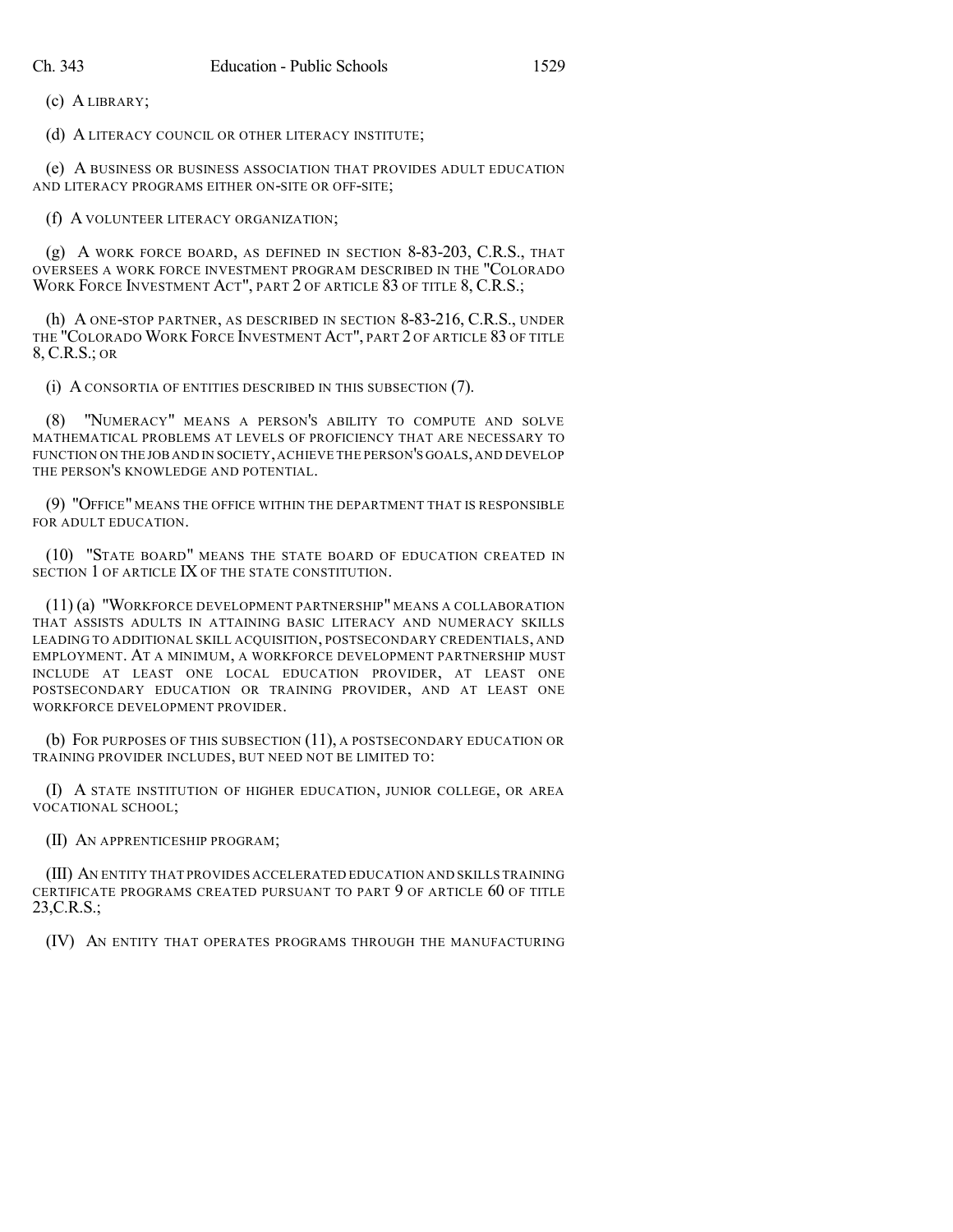CAREER PATHWAY ESTABLISHED BY THE STATE BOARD FOR COMMUNITY COLLEGES AND OCCUPATIONAL EDUCATION AS PROVIDED IN PART 10 OF ARTICLE 60 OF TITLE 23, C.R.S.; AND

(V) A COMMUNITY-BASED WORKFORCE DEVELOPMENT PROGRAM THAT IS OPERATED THROUGH THECOLORADO CUSTOMIZED TRAINING PROGRAM CREATED IN SECTION 23-60-306, C.R.S.

(c) FOR PURPOSES OF THIS SUBSECTION (11), A WORKFORCE DEVELOPMENT PROVIDER INCLUDES, BUT NEED NOT BE LIMITED TO:

(I) AWORK FORCE INVESTMENT PROGRAM DESCRIBED IN THE "COLORADO WORK FORCE INVESTMENT ACT", PART 2 OF ARTICLE 83 OF TITLE 8, C.R.S.; AND

(II) A PROGRAM THAT IS SUPPORTED BY THE STATE WORK FORCE DEVELOPMENT COUNCIL CREATED IN ARTICLE 46.3 OF TITLE 24, C.R.S.

**22-10-104. Adult education and literacy grant program - created - rules.** (1) (a) THERE IS CREATED IN THE OFFICE THE ADULT EDUCATION AND LITERACY GRANT PROGRAM TO PROVIDE FUNDING FOR LOCAL EDUCATION PROVIDERS THAT ARE MEMBERS OF WORKFORCE DEVELOPMENT PARTNERSHIPS THROUGH WHICH ELIGIBLE ADULTS RECEIVE BASIC EDUCATION IN LITERACY AND NUMERACY THAT LEADS TO ADDITIONAL SKILLS ACQUISITION,POSTSECONDARY CREDENTIAL ATTAINMENT,AND EMPLOYMENT.

(b) A LOCAL EDUCATION PROVIDER MAY APPLY TO THE OFFICE TO RECEIVE A GRANT PURSUANT TO THIS ARTICLE IN ACCORDANCE WITH THE RULES, PROCEDURES, FORMS, AND TIMELINES ADOPTED BY THE STATE BOARD. THE OFFICE SHALL REVIEW EACH APPLICATION AND RECOMMEND APPROPRIATE GRANT RECIPIENTS TO THE STATE BOARD.

(c) SUBJECT TO AVAILABLE APPROPRIATIONS, THE STATE BOARD, TAKING INTO CONSIDERATION THE RECOMMENDATIONS OF THE OFFICE, SHALL AWARD ADULT EDUCATION AND LITERACY GRANTS TO LOCAL EDUCATION PROVIDERS.THE GRANTS AWARDED ARE PAYABLE FROM THE ADULT EDUCATION AND LITERACY GRANT FUND CREATED IN SECTION 22-10-107.THE STATE BOARD SHALL ESTABLISH THE AMOUNT AND DURATION OF EACH GRANT AWARDED AND MAY AWARD A GRANT FOR MULTIPLE FISCAL YEARS, SUBJECT TO ANNUAL RENEWAL.AGRANT RECIPIENT THAT RECEIVES A MULTI-YEAR GRANT MUST ANNUALLY SUBMIT TO THE OFFICE THE NECESSARY INFORMATION TO DETERMINE WHETHER THE GRANT RECIPIENT IS MAKING SUFFICIENT PROGRESS TOWARD ACHIEVINGTHE GOALS OFTHE ADULT EDUCATION AND LITERACY PROGRAM THAT WERE SPECIFIED IN THE GRANT APPLICATION. IF THE OFFICE FINDS THAT A GRANT RECIPIENT IS NOT MAKING SUFFICIENT PROGRESS TOWARD ACHIEVING THE GOALS, THE STATE BOARD SHALL NOT RENEW THE GRANT FOR SUBSEQUENT FISCAL YEARS.

(d) A LOCAL EDUCATION PROVIDER MAY USE GRANT MONEYS RECEIVED PURSUANT TO THIS ARTICLE IN COMBINATION WITH ANY MONEYS RECEIVED FROM OTHER PUBLIC OR PRIVATE SOURCES. A LOCAL EDUCATION PROVIDER MAY USE GRANT MONEYS RECEIVED PURSUANT TO THIS ARTICLE ON BEHALF OF A STUDENT WHO IS ENROLLED IN OR HAS COMPLETED THE ADULT EDUCATION AND LITERACY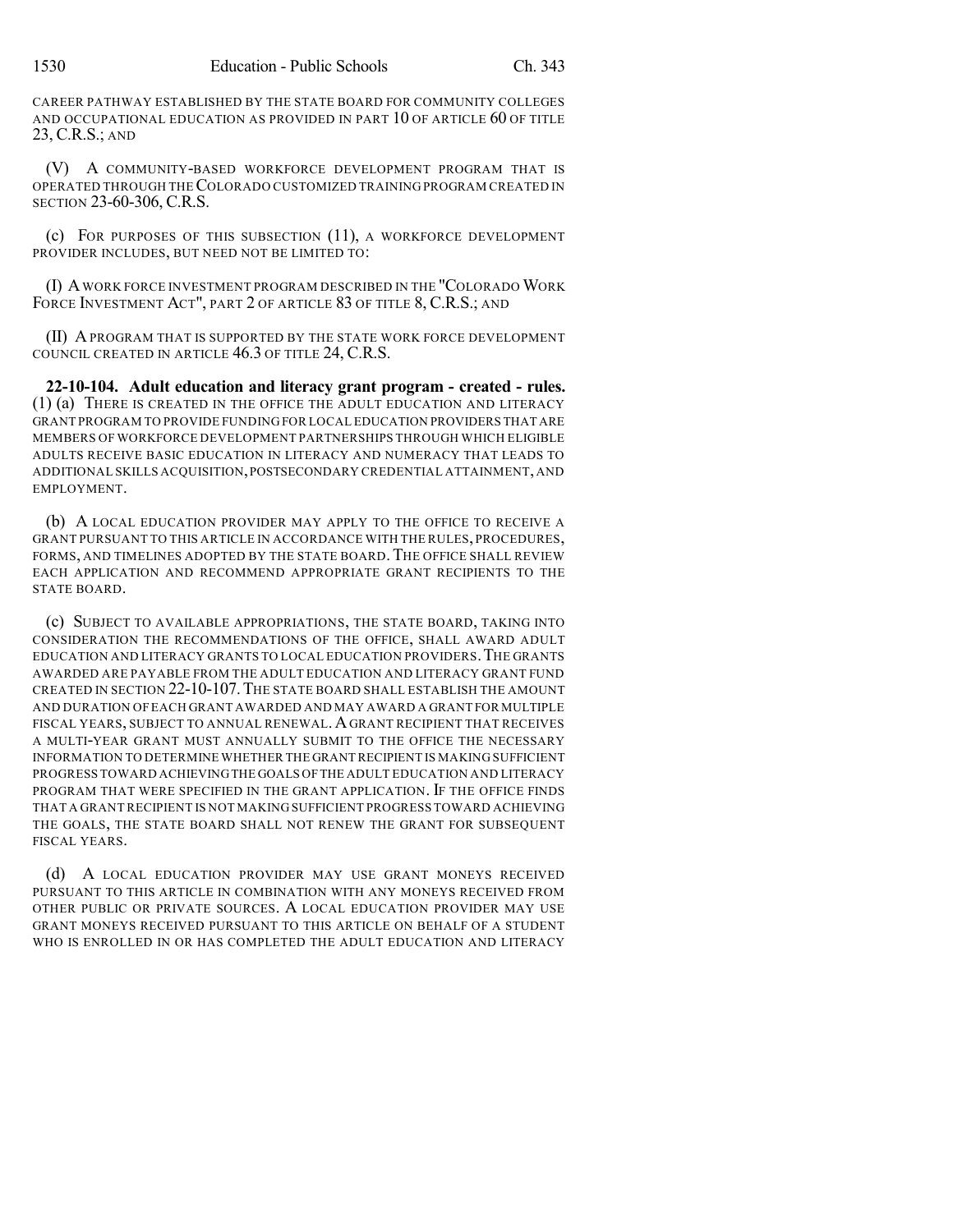PROGRAM AND IS RECEIVING TRAINING FROM A POSTSECONDARY EDUCATION OR TRAINING PROVIDER OR FROM A WORKFORCE DEVELOPMENT PROVIDER THAT PARTICIPATES IN THE WORKFORCE DEVELOPMENT PARTNERSHIP WITH THE LOCAL EDUCATION PROVIDER.

(2) THE STATE BOARD, IN ACCORDANCE WITH THE "STATE ADMINISTRATIVE PROCEDURE ACT", ARTICLE 4 OF TITLE 24, C.R.S., SHALL PROMULGATE RULES TO IMPLEMENT THE GRANT PROGRAM, WHICH RULES MUST INCLUDE:

(a) THE TIME FRAMES FOR SUBMITTING APPLICATIONS,REVIEWING APPLICATIONS, AND AWARDING GRANTS;

(b) THE GRANT APPLICATION REQUIREMENTS. AT A MINIMUM:

(I) EACH APPLICANT MUST DEMONSTRATE THAT IT IS AN ACTIVE MEMBER OF A WORKFORCE DEVELOPMENT PARTNERSHIP THROUGH WHICH STUDENTS RECEIVE BASIC EDUCATION IN LITERACY AND NUMERACY THAT LEADS TO ADDITIONAL SKILLS ACQUISITION,POSTSECONDARY CREDENTIAL ATTAINMENT,AND EMPLOYMENT;AND

(II) EACH APPLICATION MUST SPECIFY THE MEASURABLE GOALS OF THE ADULT EDUCATION AND LITERACY PROGRAM THAT THE APPLYING LOCAL EDUCATION PROVIDER EXPECTS TO ACHIEVE USING THE GRANT MONEYS;

(c) ANY FACTORS IN ADDITION TO THOSE LISTED IN SUBSECTION (3) OF THIS SECTION THAT THE OFFICE MAY CONSIDER IN RECOMMENDING GRANT RECIPIENTS TO THE STATE BOARD AND THAT THE STATE BOARD MAY CONSIDER IN AWARDING GRANTS;

(d) THE BASIS FOR ESTABLISHING THE AMOUNT AND DURATION OF EACH GRANT;

(e) THE INFORMATION THAT EACH GRANT RECIPIENT MUST SUBMIT TO THE OFFICE TO EVALUATE THE RECIPIENT'S USE OF THE GRANT AND TO PREPARE THE REPORT REQUIRED IN SECTION 22-10-105; AND

(f) ANY ADDITIONAL RULES THAT THE STATE BOARD FINDS ARE NECESSARY TO IMPLEMENT THE GRANT PROGRAM.

(3) THE OFFICE, IN EVALUATING GRANT APPLICATIONS, AND THE STATE BOARD, IN AWARDING GRANTS, MAY CONSIDER, AT A MINIMUM, THE FOLLOWING FACTORS:

(a) THE PERCENTAGE OF ELIGIBLE ADULTS EXPECTED TO BE ENROLLED IN THE ADULT EDUCATION AND LITERACY PROGRAMS FUNDED BY THE GRANT WHO ARE MEMBERS OF MINORITY GROUPS;

(b) THE PERCENTAGE OF ELIGIBLE ADULTS IN THE AREA TO BE SERVED USING GRANT MONEYS WHO DO NOT HAVE HIGH SCHOOL DIPLOMAS OR THE EQUIVALENT AND WHO ARE NOT CURRENTLY ENROLLED IN ADULT EDUCATION AND LITERACY PROGRAMS;

(c) (I) THE PERCENTAGE OF ELIGIBLE ADULTS EXPECTED TO BE ENROLLED IN THE ADULT EDUCATION AND LITERACY PROGRAMS FUNDED BY THE GRANT WHO ARE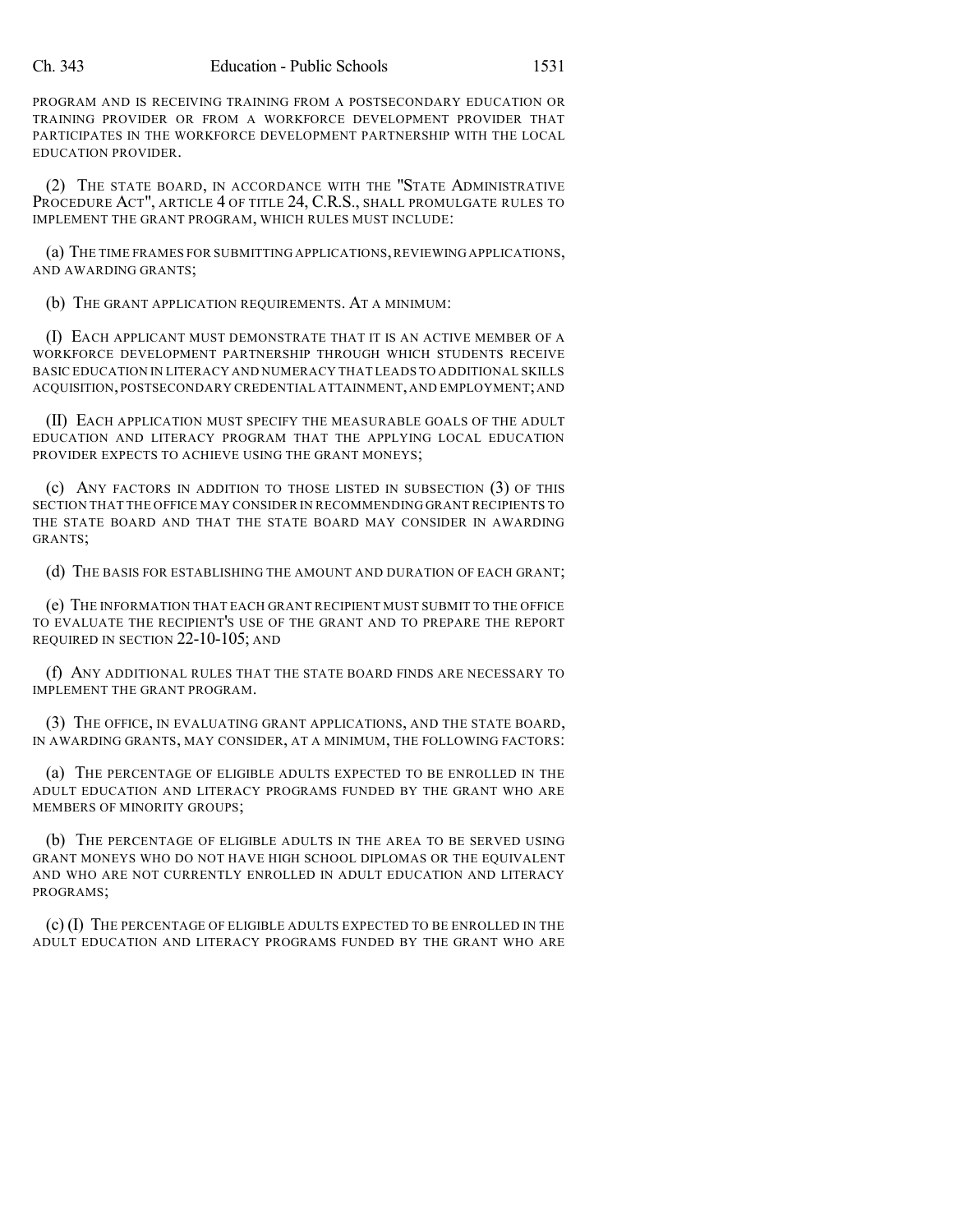RECEIVING EITHER STATE OR FEDERAL PUBLIC ASSISTANCE; OR

(II) THE PERCENTAGE OF ELIGIBLE ADULTS IN THE AREA TO BE SERVED WHO ARE UNEMPLOYED WORKERS; AND

(d) THE DEMONSTRATED SUCCESS OF THE LOCAL EDUCATION PROVIDER IN ENABLING ADULTS TO ATTAIN BASIC LITERACY AND NUMERACY SKILLS AND IN ASSISTING THEM,THROUGH COLLABORATION WITH POSTSECONDARY EDUCATION OR TRAINING PROVIDERS AND WORKFORCE DEVELOPMENT PROVIDERS, TO ACHIEVE ADDITIONAL SKILLS ATTAINMENT,POSTSECONDARY CREDENTIAL ATTAINMENT,AND EMPLOYMENT.

**22-10-105. Evaluation of grants- report.**(1)(a) THE OFFICE SHALL ANNUALLY REVIEW THE INFORMATION RECEIVED FROM ADULT EDUCATION AND LITERACY GRANT RECIPIENTS TO EVALUATE THE EFFECTIVENESS OF THE PROGRAMS THAT RECEIVE GRANTS IN MEETING THE GOALS SET FOR THE PROGRAMS IN THE GRANT APPLICATIONS. THE OFFICE SHALL REPORT ITS CONCLUSIONS TO THE STATE BOARD FOR PURPOSES OF EVALUATING ONGOING GRANTS.

(b) THE DEPARTMENT MAY AUDIT THE RECORDS AND ACCOUNTS OF GRANT RECIPIENTS RELATING TO GRANTS AWARDED PURSUANT TO THIS ARTICLE. ALOCAL EDUCATION PROVIDER SHALL MAKE THE RECORDS AND ACCOUNTS AVAILABLE TO THE DEPARTMENT UPON REQUEST.

(c) UPON COMPLETING AN ADULT EDUCATION AND LITERACY PROGRAM FUNDED, IN WHOLE OR IN PART, BY A GRANT AWARDED PURSUANT TO THIS ARTICLE, A LOCAL EDUCATION PROVIDER SHALL REPORT TO THE DEPARTMENT THE SAME INFORMATION CONCERNING THE STATE-FUNDED PROGRAM AS IS REQUIRED BY TITLE II OF THE FEDERAL "WORKFORCE INVESTMENT ACT OF 1998", AS AMENDED, 20 U.S.C. SEC. 9201ET SEQ.,FOR FEDERALLY FUNDED PROGRAMS.THE DEPARTMENT MAY REQUEST SUCH ADDITIONAL INFORMATION AS MAY BE REQUIRED BY RULE OF THE STATE BOARD.

(2)(a) THE OFFICE SHALL PREPARE AN ANNUAL REPORT CONCERNING THE GRANT PROGRAM THAT,AT A MINIMUM,ADDRESSES THE USE,ALLOCATION,AND OUTCOMES OF THE GRANT MONEYS, INCLUDING THE EFFECTIVENESS OF EACH PROGRAM THAT RECEIVES A GRANT AND THE CONTINUING LEVEL OF UNMET NEED FOR ADULT EDUCATION WITHIN THE STATE. IN EVALUATING PROGRAM OUTCOMES, THE OFFICE MAY CONSIDER, BUT NEED NOT BE LIMITED TO CONSIDERING, STUDENT PARTICIPATION, COMPLETION, EDUCATIONAL ATTAINMENT, EMPLOYMENT, AND POVERTY-REDUCTION DATA AND ANALYSIS. THE REPORT MUST ALSO INCLUDE AN OVERVIEW OF THE COLLABORATION EFFORTS OF THE OFFICE, THE DEPARTMENT OF HIGHER EDUCATION, THE DEPARTMENT OF LABOR AND EMPLOYMENT, THE COMMUNITY COLLEGE SYSTEM, OTHER LOCAL EDUCATION PROVIDERS, OTHER POSTSECONDARY EDUCATION OR TRAINING PROVIDERS, AND OTHER WORKFORCE DEVELOPMENT PROVIDERS IN MEETING THE STATE'S NEED FOR ADULT EDUCATION AND LITERACY PROGRAMS AND WORKFORCE DEVELOPMENT.

(b) THE OFFICE SHALL SUBMIT THE REPORT TO THE GOVERNOR'S OFFICE; THE STATE BOARD; THE JOINT BUDGET COMMITTEE OF THE GENERAL ASSEMBLY; THE EDUCATION COMMITTEES OF THE SENATE AND THE HOUSE OF REPRESENTATIVES, OR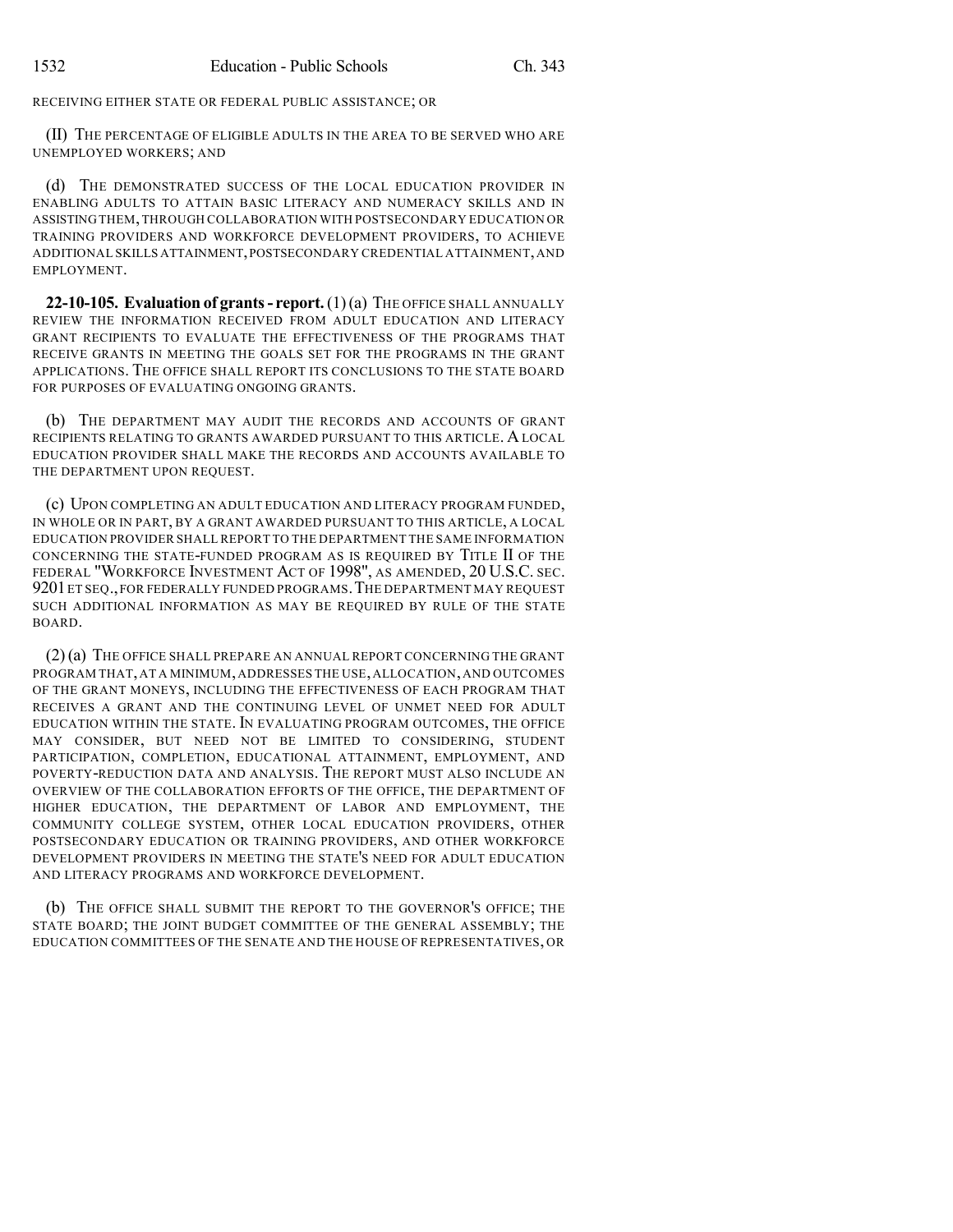ANY SUCCESSOR COMMITTEES; THE BUSINESS, LABOR, AND TECHNOLOGY COMMITTEE OF THE SENATE, OR ANY SUCCESSOR COMMITTEE; AND THE BUSINESS, LABOR, ECONOMIC, AND WORKFORCE DEVELOPMENT COMMITTEE OF THE HOUSE OF REPRESENTATIVES, OR ANY SUCCESSOR COMMITTEE. THE OFFICE SHALL ALSO POST THE REPORT ON THE DEPARTMENT'S WEB SITE FOR PUBLIC VIEWING.

**22-10-106. Adult educationandliteracy-workforcedevelopment-meetings.** (1) THE OFFICE SHALL CONVENE PERIODIC MEETINGS OF REPRESENTATIVES OF, AT A MINIMUM, THE DEPARTMENT OF HIGHER EDUCATION, THE DEPARTMENT OF LABOR AND EMPLOYMENT, THE COMMUNITY COLLEGE SYSTEM, OTHER LOCAL EDUCATION PROVIDERS, OTHER POSTSECONDARY EDUCATION OR TRAINING PROVIDERS, AND OTHER WORKFORCE DEVELOPMENT PROVIDERS TO DISCUSS, AT A MINIMUM:

(a) WAYS TO INCREASE THE COMMUNICATION AND COLLABORATION AMONG ADULT EDUCATION AND LITERACY PROGRAMS, POSTSECONDARY EDUCATION OR TRAINING PROGRAMS, AND WORKFORCE DEVELOPMENT PROGRAMS WITHIN THE STATE; AND

(b) THE STATE'S WORKFORCE DEVELOPMENT NEEDS AND THE LEVELS OF UNMET NEED FOR ADULT EDUCATION WITHIN THE STATE, INCLUDING IDENTIFYING PARTICULAR AREAS OF THE STATE WITH SIGNIFICANT UNMET ADULT EDUCATION NEEDS.

**22-10-107. Adult education and literacy grant fund - created.** (1) (a) THERE IS HEREBY CREATED IN THE STATE TREASURY THE ADULT EDUCATION AND LITERACY GRANT FUND, REFERRED TO IN THIS SECTION AS THE "FUND", CONSISTING OF:

(I) ANY MONEYS RECEIVED BY THE DEPARTMENT PURSUANT TO SUBSECTION (2) OF THIS SECTION;

(II) ANY MONEYS TRANSFERRED TO THE FUND PURSUANT TO SECTION 22-2-124 (10), AS IT EXISTED BEFORE JULY 1, 2014; AND

(III) ANY MONEYS THAT THE GENERAL ASSEMBLY MAY APPROPRIATE TO THE FUND.

(b) THE MONEYS IN THE FUND ARE SUBJECT TO ANNUAL APPROPRIATION BY THE GENERAL ASSEMBLY TO THE DEPARTMENT FOR THE DIRECT AND INDIRECT COSTS ASSOCIATED WITH IMPLEMENTING THIS ARTICLE.

(c) NOTWITHSTANDING ANY PROVISION OF THIS ARTICLE TO THE CONTRARY, THE DEPARTMENT, THE OFFICE, AND THE STATE BOARD ARE NOT REQUIRED TO IMPLEMENT THE PROVISIONS OF THIS ARTICLE UNLESS THE GENERAL ASSEMBLY APPROPRIATES SUFFICIENT STATE MONEYS TO THE FUND TO OFFSET THE COSTS OF IMPLEMENTING THE ARTICLE.

(d) THE STATE TREASURER MAY INVEST, AS PROVIDED BY LAW, ANY MONEYS IN THE FUND NOT EXPENDED FOR THE PURPOSE OF THIS ARTICLE. THE STATE TREASURER SHALL CREDIT ALL INTEREST AND INCOME DERIVED FROM THE INVESTMENT AND DEPOSIT OF MONEYS IN THE FUND TO THE FUND.ANY UNEXPENDED AND UNENCUMBERED MONEYS REMAINING IN THE FUND AT THE END OF A FISCAL